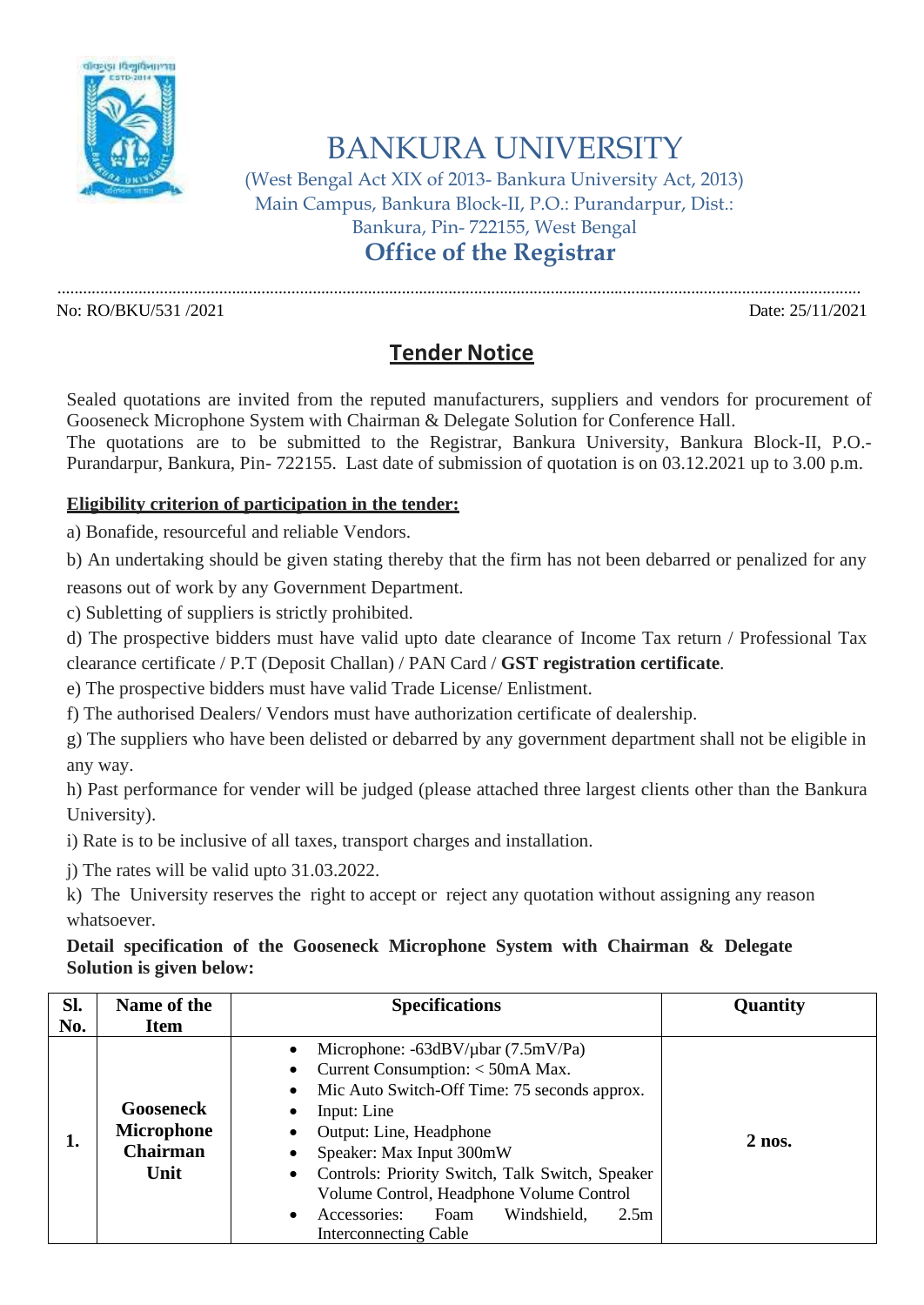| 2. | <b>Gooseneck</b><br><b>Microphone</b><br><b>Delegate Unit</b> | Microphone: -63dBV/µbar (7.5mV/Pa)<br>$\bullet$<br>Current Consumption: < 50mA Max.<br>$\bullet$<br>Mic Auto Switch-Off Time: 75 seconds approx.<br>٠<br>Input: Line<br>$\bullet$<br>Output: Line, Headphone<br>$\bullet$<br>Speaker: Max Input 300mW<br>Controls: Talk Switch, Speaker Volume Control,<br>Headphone Volume Control<br>Accessories:<br>Foam<br>Windshield,<br>2.5 <sub>m</sub><br><b>Interconnecting Cable</b>                                                                                                                                                                                                                                                                                                                                                                                                                                                  | 16 nos.                   |
|----|---------------------------------------------------------------|---------------------------------------------------------------------------------------------------------------------------------------------------------------------------------------------------------------------------------------------------------------------------------------------------------------------------------------------------------------------------------------------------------------------------------------------------------------------------------------------------------------------------------------------------------------------------------------------------------------------------------------------------------------------------------------------------------------------------------------------------------------------------------------------------------------------------------------------------------------------------------|---------------------------|
| 3. | <b>Central Mixer</b><br><b>Amplifier</b>                      | Line Output 1: 17.5V DC/3A Max.; -34dBV (20mV)<br>$\bullet$<br>Line Output 2: 17.5V DC/3A Max.; -34dBV (20mV)<br>٠<br>Power Output: 50W RMS at 2% THD, 90W Max.<br>$\bullet$<br>Inputs:<br>$3 \times$ Mic<br>$0.65$ mV/4.7k $\Omega$ ,<br>$1 \times Aux$<br>$\bullet$<br>$100mV/470k\Omega$<br>Frequency Response: $60-14,000$ Hz ( $\pm 3$ dB)<br>$S/N$ Ratio: $> 60dB$<br>Tone Controls: Bass: -10dB at 100Hz, Treble: -10dB<br>at 10kHz<br>Preamp Output: 200mV/600Ω<br>Line Output: $1 \text{V}/1 \text{k}\Omega$<br>$\bullet$<br>Send Output: 200mV/600Ω<br>٠<br>Return Input: $200mV/10k\Omega$<br>$\bullet$<br>Speaker Output: $4\Omega$ , $8\Omega$ , $16\Omega$ , $70V$ & $100V$<br>Power Requirement: AC: 220-240V, 50/60Hz, DC:<br>24V (2×12V Car Battery)<br>Power Consumption: 250VA<br>Protections: AC Fuse $1\times3$ Amp, DC Fuse $2\times10$ Amp.<br>$\bullet$ | 1 no.                     |
| 4. | <b>High Wattage</b><br><b>PA Mixer</b><br><b>Amplifiers</b>   | Power Output: 300W Max., 250W RMS at 10%<br>$\bullet$<br>THD, 220W RMS at 5% THD, 200W RMS at 2%<br><b>THD</b><br>Output Regulation : $\leq$ 2 dB, no load to full load at<br>1kHz.<br>Input Channels : $6 \times$ Mic 0.65mV/4.7k $\Omega$ , $2 \times$ Aux<br>$100mV/470 k\Omega$ , $1 \times$ Line $1V/50k\Omega$<br>Frequency Response : $50-15,000$ Hz $\pm 3$ dB<br>Signal to Noise Ratio: 60dB<br>Tone Controls : Bass: ±10dB at 100Hz, Treble:<br>$\pm 10$ dB at 10kHz<br>Outputs : Preamp 200mV/600 $\Omega$ , Line 1V/1k $\Omega$<br>Speaker Outputs: $4\Omega$ , $8\Omega$ , $70V$ & $100V$<br>Power Supply: AC: 220-240V 50/60Hz DC: 24V<br>$(2\times12V$ Car Battery<br>Power Consumption: AC: 460VA DC: 6A                                                                                                                                                        | 1 no.                     |
| 5. | 2-Way<br><b>Compact PA</b><br><b>Wall Speakers</b>            | Power Rating: 60W RMS/90W Max.<br>$\bullet$<br>Power Taps: 60W, 60/40/30/20/10W<br>$\bullet$<br>Impedance/Voltage: $8\Omega / 100V$<br>$\bullet$<br>Frequency Response: 50-20,000Hz<br>SPL at 1kHz (1W/1m): 87dB<br>Speaker: Woofer $163mm(6\frac{1}{2})$ , Tweeter $25mm(1")$                                                                                                                                                                                                                                                                                                                                                                                                                                                                                                                                                                                                  | 4 nos.                    |
| 6. | <b>Installation</b><br>Wire with<br>Casing                    |                                                                                                                                                                                                                                                                                                                                                                                                                                                                                                                                                                                                                                                                                                                                                                                                                                                                                 | <b>As per Requirement</b> |